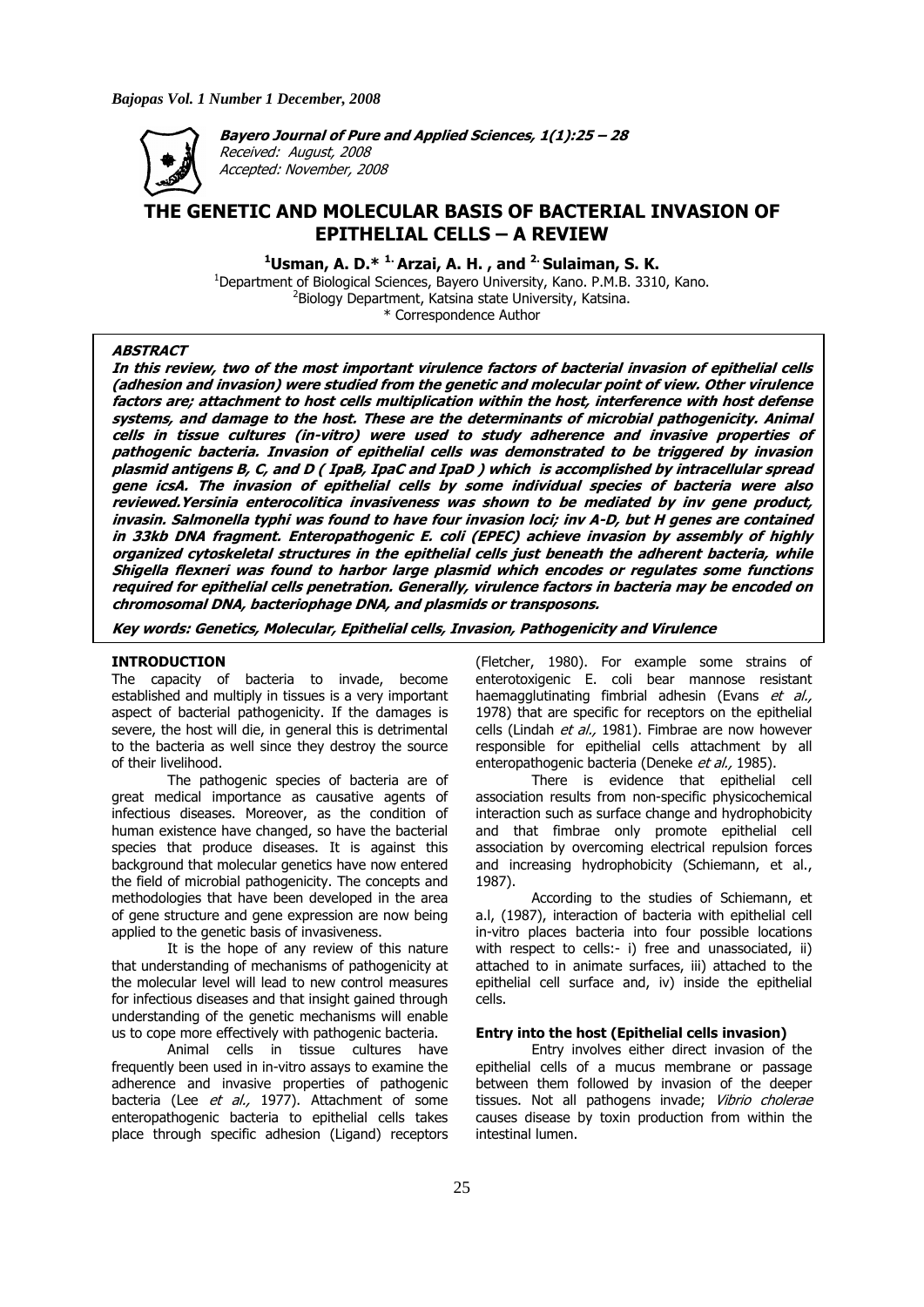# *Bajopas Vol. 1 Number 1 December, 2008*

Invasion of epithelial cells by the gut pathogen Shigella flexneri has been investigated in some detailed studies by Sansonetti (1992). Entry of Shigella into cells is triggered by three gene products IpaB (invasion plasmid antigen B), IpaC and IpaD. IpaB is a haemolysin responsible for the release of Shigella from the vacuole into the cytoplasm where the organisms then move by polymerisation of host actin under the influence of the intracellular spread gene ics A (Sansonetti, 1992). This motility results in the generation of protrusions from one cell into the next. The protrusion according to Mitchell (2007) is clipped off to form a vacuole within the next cell. The double membrane of this vacuole are then lysed by the product of the icsB gene, the organisms are released into the cytoplasm and the cycle begins (Mitchell, 2007).

# **The Genetic and Molecular Mechanism of Bacterial Epithelial Cells Invasion**

 In an attempt to study the genetics of invasiveness, Formal and Hornick (1978), obtained hybrids from mating of non virulent E. coli strains with Shigella flexneri strains. They were tested for invasiveness in experimental animals. It was found that replacement of certain segments of Shigella chromosomes by the corresponding segment of E. coli chromosome resulted in the loss of virulence while replacement of other segment did not. It was concluded that pathogenicity is determined by a multiplicity of genes.

 Virulence factors in bacteria may be encoded on chromosomal DNA, bacteriophage DNA, plasmids, or transposons, in either plasmid or bacteria1 chromosome (Johnny, 2007). For example, the capacity of the Shigella species to invade cells is a property encoded in part on a 140 mega-dalton plasmid. Similarly, the heat-Labile enterotoxin (LT I) of E. coli is plasmid encoded, whereas the heat – labile toxin (LT II) is encoded on the chromosome. Other virulence factors are acquired by bacteria following infection by a particular bacteriophage, which integrates its genome into the bacterial chromosome by the process of lysogeny (Johnny, 2007).

 In general, not much work has been done on the genetics of invasiveness in other bacteria than Enterobacteriaceae especially Yersinia, Enteropathogenic E. coli (EPEC), Salmonella, Shigella, and Listeria monocytogenes.

## **(i)Yersinia invasiveness**

The best characterized invasion process is mediated by the Yersinia inv gene product, invasin. The Y enterocolitica and Y pseudotuberculosis inv genes are highly homologous and encode invasion at 92 or 103 KD outer membrane protein (Young et al, 1990). Invasin promotes invasion by interacting with eukaryotic transmembrane proteins belonging to the

integrin superfamily (Isberge and Leong, 1990). These integrins are often localized in focal contacts, participate in transducing extracellular signals, and are components of the apparatus that anchors the cell cytoskeleton to the membrane and extracellular surfaces (Hynes, 1992).

## **(ii) Salmonella invasiveness**

Adherence of *Salmonella typhimurium* to the epithelial cell surface occurs only with viable, metabolically active bacteria (Finlay et al., 1989). Salmonella typhimurium invasion is also associated with transient increase of inositol phosphate concentration in the host cytoplasm (Ruschkowski et al., 1992). In S. typhi, four invasion loci, distinct from S. typhimurium inv A -D, H genes are contained in a 33kb DNA fragment (Elsinghorst et al., 1989). This fragment, but not the equivalent region from Salmonella typhimurium, confers to transform  $E$ , coli low levels of invasiveness. Elsinghorst et al., (1989) have cloned a chromosomal region that confers Escherichia coli HB101 the ability to invade cultured human intestinal epithelial cells from S. typhi Ty2. At the end of their experiment three invasion-positive recombinant cosmids were isolated and restriction endonuclease analyses showed a 33-kilobase region of identity. Transmission electron microscopy of the epithelial cells invaded by S. typhi Ty2 or. E. coli BH101 carrying an invasion cosmid showed intracellular bacteria contained within endocytic vacuoles.

# **(iii) Entropathogenic Escherichia coli (EPEC) invasiveness**

When EPEC adhere to the epithelial cells surface, they elicit an attaching and effacing phenotype which involves intimate contact between the bacteria and infected cells resulting in localized degeneration of the brush border microvilli (Moon et al., 1983). Another manifestation of this phenotype according to Knutton et al. (1989), is the assembly of highly organized cytoskeletal structures in the epithelial cell just beneath the adherent bacteria. This structure is composed of cytoskletal elements such as actin filaments, alpha-actin, talin, ezrin, and tyrosin phosphorylated proteins (Knutton et al., 1989). Mutants deficient in the ability to elicit cytoskeletal rearrangement or attaching and effacing phenotype are non- invasive.

#### **(iv)Shigella invasiveness**

Shigella flexneri strains were studied to determine whether plasmids are involved in their virulence. All invasive S. flexneri strains, irrespective of serotype, were found to harbour a large plasmid (Sansonetti et al., 1982). It was evidently concluded therefore, that this large S. flexneri plasmid encodes or regulates some functions required for epithelial cell penetration (Sansonetti et al., 1982).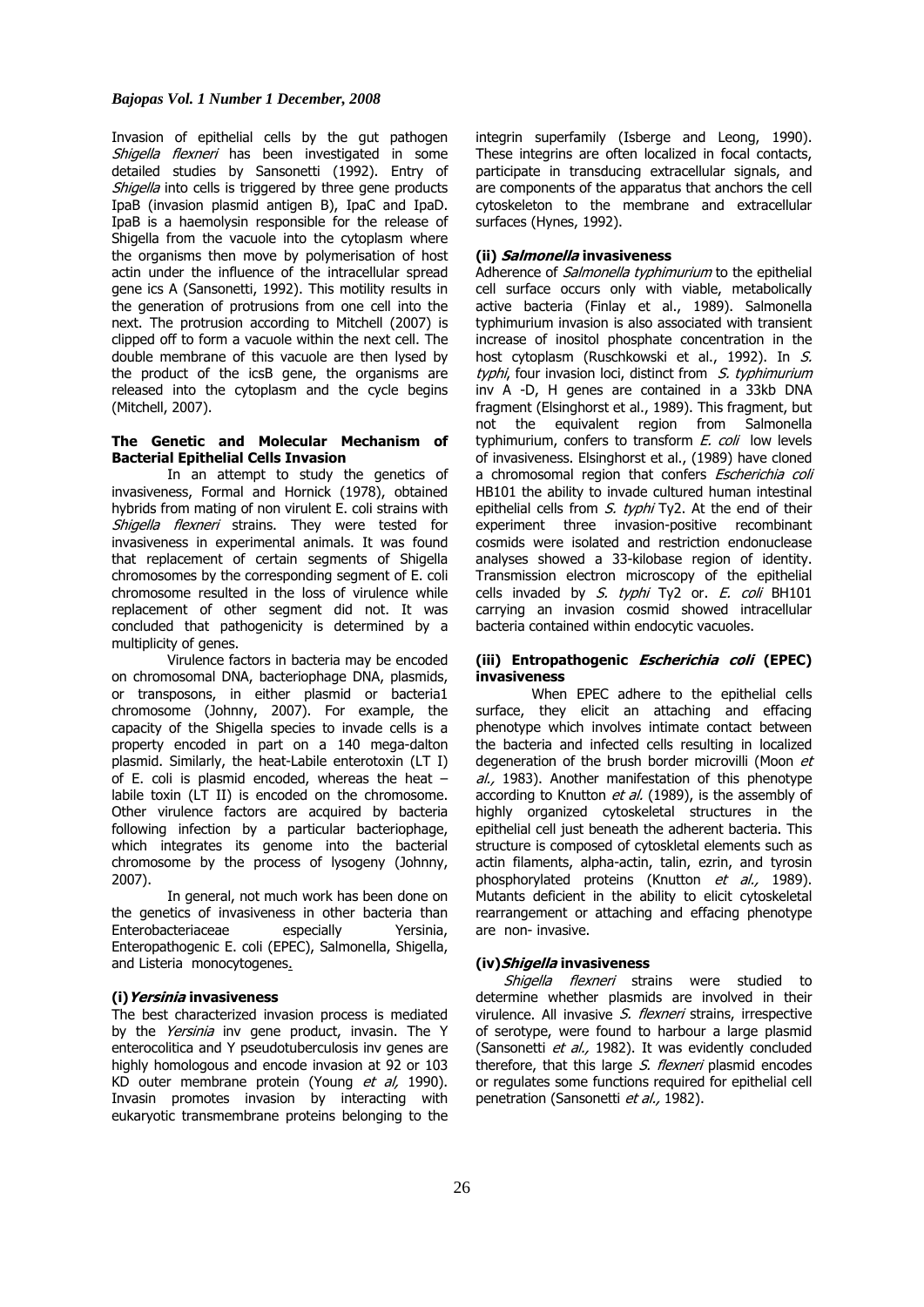### **DISCUSSION**

Molecular genetics is beginning to throw more light on the mechanisms of bacterial epithelial cell invasion. It helps in revealing that the genes controlling virulence are often located on extrachoromosomal elements, which facilitate their cloning, sequencing and gene expression.

Molecular genetics, through studies of bacterial invasion of epithelial cells, has provided a means of attacking practical problems. For example, it has been suggested that the virulence plasmid in Yersinia enterocolitica controls epithelial cell attachment but not invasion. Portnoy et al. (1980) in this regard concluded that invasion of HEP-2 cells was not plasmid mediated. Schiemann et al. (1987) and Vesikari (1981), reported that plasmid positive Y. enterocolitica secotypes 0:3 and 0:9 grown at 37°C were adherent but not invasive for HEP-2 cells. Whereas plasmid-negative cultures were invasive but not adherent.

 Generally, Enteropathogenic bacteria have been demonstrated to exhibit physicochemical surface properties that promote adhesion; which involves unique or specific bonding mechanism. It could be derived also that the protein invasin, promoted both attachment and invasion of cultured epithelial cells; the two functions which are not generally separable by insertional mutagenesis.

#### **REFERENCES**

- Deneke, C.F., McGowan, K. and Gorbach, S.L. (1985) Sulfhydryl modifying agents prevent the attachments of enteropathogenic E. coli (ETEC) to human small intestinal cells. Journal of medical microbiology 20:205 – 218
- Evans, D.G., Evans D.J., Tjawo, S. and Dupont, H.L. (1978). Detection and characterization of colonization factor of enterotoxigenic E. coli isolated from adults with diarrrhoea. Infection and Immunity 19:727 – 736.
- Elsinghorst, E.A., Baron, L.S. and Kopecko, D.J. (1989). Penetration of human intestinal and epithelial cells by Salmonella. Molecular cloning and expression of S. tuphi invasion determinants in E. coli. Proc. Nattl. Acad. Sci. USA 86:51737. In *Bioassay* Vol. 15, No.1, Jan. 1993.
- Finlay, B.B., Hefferon, F. and Falkow, S. (1989). Epithelial cell surface induce Salmonella protein required for bacterial adherence and invasion Science 243:940-3.
- Finlay, B.B and Falkow, S. (1989) Common theme in microbial pathogenicity. Microibol.. Rev. 53:210-230
- Fletcher, M. (1980). The question of passive versus active attachment mechanisms in nonspecific bacterial adhesion. In Berkeley R.C.W. et al (eds) Microbial adhesion to surfaces, Ellis Herwood Ltd Chichester, pp 197-210.

It was also demonstrated, in the studies of the molecular mechanism of bacterial attachment to host cells by Finlay and Falcon, (1989) , that bacteria associated with diarrhoeal disease in humans possess colonization factor antigens I and II (CFA/I and CFA/II), which at the same time function as adhesins. The genes encoding CFA pili are probably always plasmid-borne, and strains that loose this plasmid also lose both virulence and ability to adhere to intestinal mucous membrane. Further evidence that these pili play an essential role in pathogenesis comes from the observation that animals immunized against purified CFA/I and CFA/II are protected from strains that bear these pili.

#### **CONCLUSION**

The ability of bacteria to resist host defenses by virulence factors has extensively been studied, but only few mechanisms exhibited by most pathogenic bacteria were understood by molecular geneticist, while much remain obscure. However, at molecular level, it has been demonstrated that polysaccharide capsules, proteins toxins, lipopolysaccharides help bacteria to over come host defense system. It is hoped that further research and development in the field of molecular genetics will shed more light on the processes underlying resistance to host defense.

- Formal, S.B., and Hornick, R.B. (1978). Invasive E. coli. Journal of Infectious Diseases. 137:641- 4
- Hynes, R.O. (1992). Integrins: versatility, modulations and signalling in cell adhesion. Cell 69:11-25
- Iseberge, R.R. and Leong, J.M. (1990). Multiple Bet-1 chain integrins are receptors for invasin, a protein that promotes bacterial penetration into mammalian cells. Cell, 60: 861-71.
- Johnny, W.P. (2007). Bacterial pathogenesis. In: http: //www.gsbs.utmb.edu/microbook/ch 007. htm.
- Knutton, S. Baldwin, T., Williams, P.H. and McnNeish, A. (1989): Actin accumulation at sites of bacterial adhesion to tissue culture cells: basis of a new diagonostic test for enteorpathogenic E. coli. Infection and Immunity, 57:1290-8.
- Lee, W.H., Mcgrath, P.P., Carter, P.H. and Eide, E.L (1977). The ability of some Yersinia enterocolitica strains to invade Hela cells. Canadian Journal of microbiology 23:1714- 22.
- Lindahl,M., Faris, A., Wadstron, T. and Hjerten, S. (1981): A new test based on "salting out" to measure relative surface hydrophobicity of bacterial cells. Biochem. Biophys. Acta. 677: 471 – 476, In: J. Med. Microbiol. 28:205-218.
- Mitchell, T.J. (2007). Molecular basis of Virulence In http://adc. Bmj.com/cgi/content/full/78/3/197.